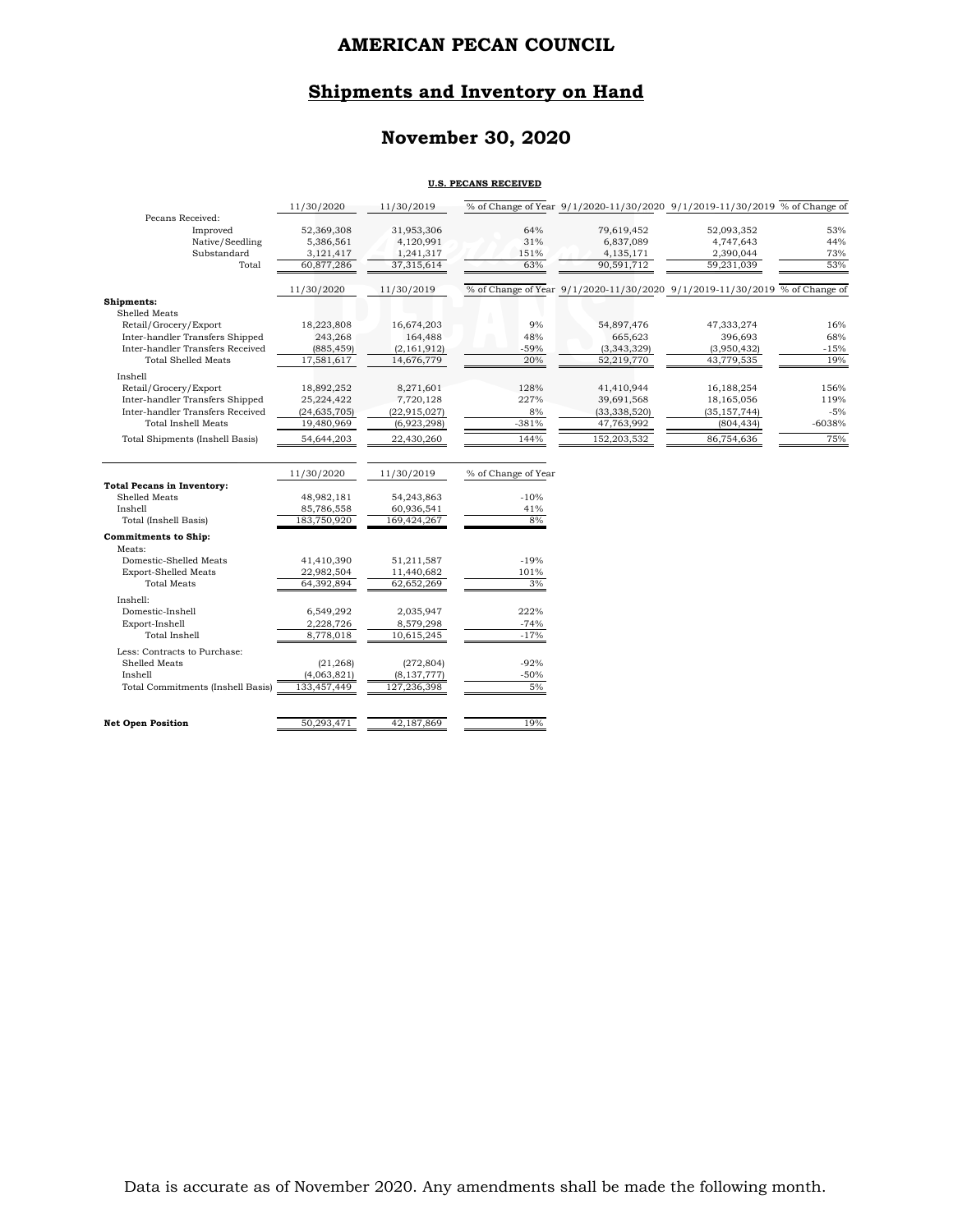## **Mexico Exports and Foreign Purchases**

## **November 30, 2020**

#### **INSHELL PECANS EXPORTED TO MEXICO FOR SHELLING AND RETURNED TO**

|                                                                                 | U.S. AS SHELLED MEATS |            |                     |                     |                             |
|---------------------------------------------------------------------------------|-----------------------|------------|---------------------|---------------------|-----------------------------|
|                                                                                 | 11/30/2020            | 11/30/2019 | 9/1/2020-11/30/2020 | 9/1/2019-11/30/2019 | % of Change of Year to Date |
| Inshell Exported for Shelling:<br>Mexico<br>Total Inshell Exported for Shelling | 529,409               | 215,200    | 2,489,949           | 4,311,434           | $-42%$                      |
| Shelled Meats - Produced in U.S. Inshell Returned to U.S.:<br>Mexico            | 127,290               | 124,857    | 3,347,615           | 1,879,400           | 78%                         |
| PECANS PURCHASED OUTSIDE THE U.S. BY U.S. HANDLERS                              |                       |            |                     |                     |                             |
|                                                                                 | 11/30/2020            | 11/30/2019 | 9/1/2020-11/30/2020 | 9/1/2019-11/30/2019 | % of Change of Year         |
| Shelled Meats:<br>Country of Origin:                                            |                       |            |                     |                     |                             |
| Australia                                                                       | 77,380                | $-0-$      | 77,380              |                     | 0%                          |
| Mexico                                                                          | 1,920,600             | 1,757,271  | 2,651,311           | 2.859.286           | $-7%$                       |
| <b>Total Shelled Meats</b>                                                      | 1,997,980             | 1,757,271  | 2,728,691           | 2,859,286           | $-7%$                       |
| Inshell:                                                                        |                       |            |                     |                     |                             |
| Country of Origin:                                                              |                       |            |                     |                     |                             |
| Argentina                                                                       | $-0-$                 | $-0-$      | 44,100              | 47,641              | $-7%$                       |
| Mexico                                                                          | 1,141,473             | 7,511,791  | 5,568,030           | 10,011,635          | $-44%$                      |
| Total Inshell                                                                   | 1,141,473             | 7,511,791  | 5,612,130           | 10,059,276          | $-44%$                      |
| Total (Inshell Basis)                                                           |                       |            |                     |                     |                             |
| Argentina                                                                       | $-0-$                 | $-0-$      | 44,100              | 47,641              | $-7%$                       |
| Australia                                                                       | 154,760               | $-0-$      | 154,760             |                     | 0%                          |
| Mexico                                                                          | 4,982,673             | 11,026,333 | 10,870,652          | 15,730,207          | $-31%$                      |
| Total (Inshell Basis)                                                           | 5,137,433             | 11,026,333 | 11,069,512          | 15,777,848          | $-30%$                      |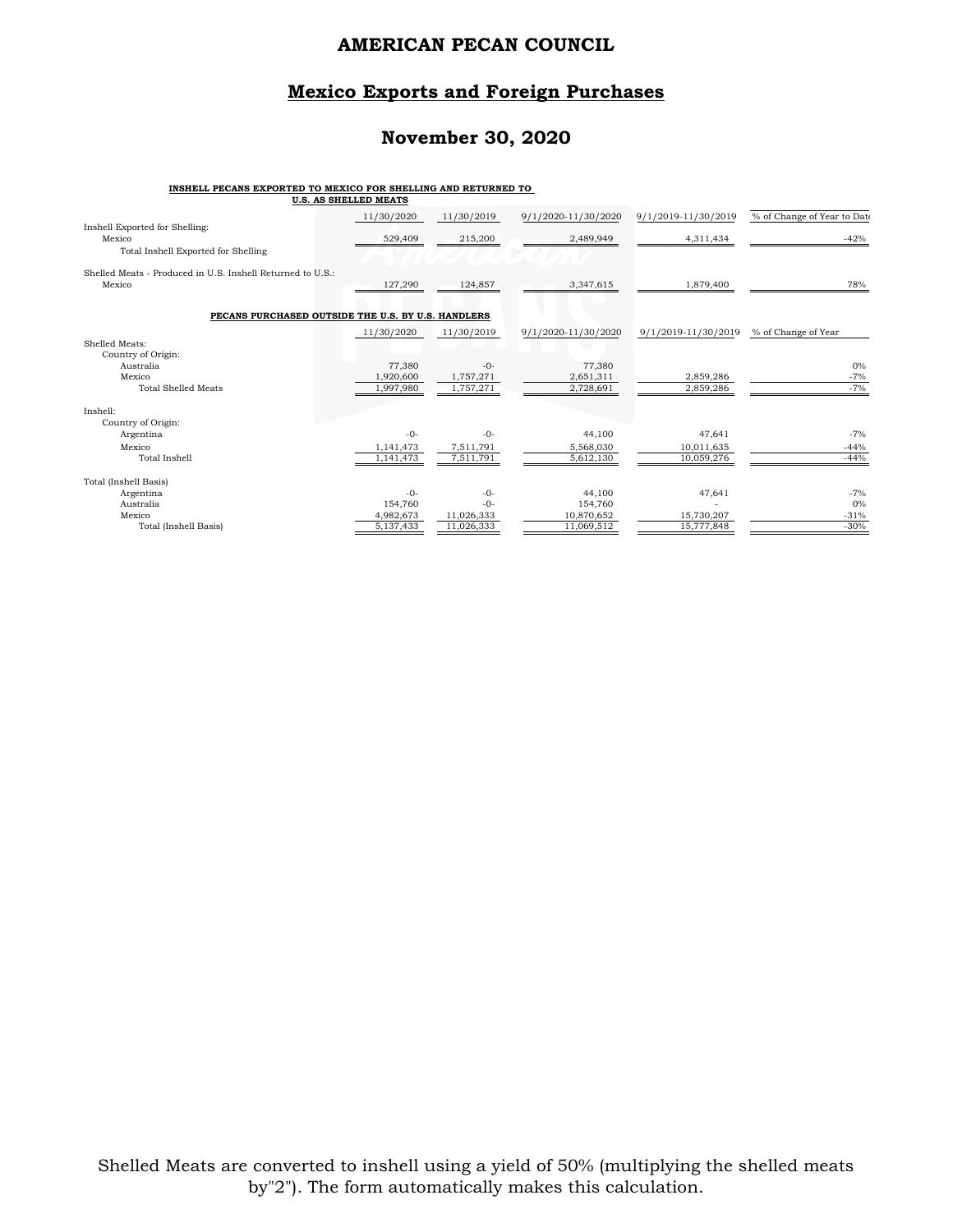## **Destination Report**

# **November 30, 2020**

| world <i>region</i> |                     |            |                     |            |                     |            |                     |            |            |                       |                     |  |  |
|---------------------|---------------------|------------|---------------------|------------|---------------------|------------|---------------------|------------|------------|-----------------------|---------------------|--|--|
| Destination         |                     |            | Shelled             |            | Inshell             |            | Sub-Standard        |            |            | Total (Inshell Basis) |                     |  |  |
|                     |                     | 11/30/2020 | $9/1/20 - 11/30/20$ | 11/30/2020 | $9/1/20 - 11/30/20$ | 11/30/2020 | $9/1/20 - 11/30/20$ | 11/30/2020 | 11/30/2019 | 9/1/20-11/30/20       | $9/1/19 - 11/30/19$ |  |  |
| Africa              |                     |            |                     |            |                     |            |                     |            |            |                       |                     |  |  |
| Algeria             |                     | $-0-$      | $-0-$               | $-0-$      | $-0-$               | $-0-$      | $-0-$               | $-0-$      | $-0-$      | $-0-$                 |                     |  |  |
| Egypt               |                     | 24,000     | 24,000              | $-0-$      | $-0-$               | $-0-$      | $-0-$               | 48,000     | $-0-$      | 48,000                |                     |  |  |
| Morocco             |                     | $-0-$      | $-0-$               | $-0-$      | $-0-$               | $-0-$      | $-0-$               | $-0-$      | $-0-$      | $-0-$                 |                     |  |  |
|                     | <b>Total Africa</b> | 24,000     | 24,000              | $-0-$      | $-0-$               | $-0-$      | $-0-$               | 48,000     | $-0-$      | 48,000                |                     |  |  |
| Asia                |                     |            |                     |            |                     |            |                     |            |            |                       |                     |  |  |
| China               |                     | 82,200     | 134,400             | 5,807,894  | 18,452,443          | $-0-$      | $-0-$               | 5,972,294  | 2,801,909  | 18,721,243            | 5,588,507           |  |  |
| Hong Kong           |                     | $-0-$      | $-0-$               | 192,868    | 343,553             | $-0-$      | $-0-$               | 192,868    | 1,032,865  | 343,553               | 1,887,670           |  |  |
| India               |                     | 9,000      | 42,000              | $-0-$      | -0-                 | $-0-$      | $-0-$               | 18,000     | $-0-$      | 84,000                | 30,000              |  |  |
| Japan               |                     | 11,100     | 69,210              | $-0-$      | $-0-$               | $-0-$      | $-0-$               | 22,200     | $-0-$      | 138,420               | 109,500             |  |  |
| Kuwait              |                     | $-0-$      | $-0-$               | $-0-$      | $-0-$               | $-0-$      | -0-                 | $-0-$      | $-0-$      | $-0-$                 |                     |  |  |
| Malaysia            |                     | $-0-$      | 18,000              | $-0-$      | -0-                 | $-0-$      | -0-                 | $-0-$      | $-0-$      | 36,000                |                     |  |  |
| Philippines         |                     | $-0-$      | $-0-$               | $-0-$      | $-0-$               | $-0-$      | -0-                 | $-0-$      | $-0-$      | $-0-$                 | 6,720               |  |  |
| Qatar               |                     | $-0-$      | 13,200              | $-0-$      | -0-                 | $-0-$      | -0-                 | $-0-$      | $-0-$      | 26,400                |                     |  |  |
| Singapore           |                     | $-0-$      | 13,500              | $-0-$      | $-0-$               | $-0-$      | -0-                 | $-0-$      | $-0-$      | 27,000                |                     |  |  |
| South Korea         |                     | 208,800    | 629,700             | $-0-$      | -0-                 | $-0-$      | -0-                 | 417,600    | 228,000    | 1,259,400             | 799,200             |  |  |
| Thailand            |                     | 22,800     | 45,600              | $-0-$      | $-0-$               | $-0-$      | -0-                 | 45,600     | $-0-$      | 91,200                | 90,200              |  |  |
| Taiwan              |                     | 36,000     | 94,080              | $-0-$      | $-0-$               | $-0-$      | $-0-$               | 72,000     | 223,280    | 188,160               | 295,220             |  |  |
| Vietnam             |                     | 40,500     | 124,500             | $-0-$      | -0-                 | $-0-$      | -0-                 | 81,000     | $-0-$      | 249,000               | 162,000             |  |  |
|                     | Total Asia          | 410,400    | 1,184,190           | 6,000,762  | 18,795,996          | $-0-$      | $-0-$               | 6,821,562  | 4,286,054  | 21,164,376            | 8,969,017           |  |  |

World Region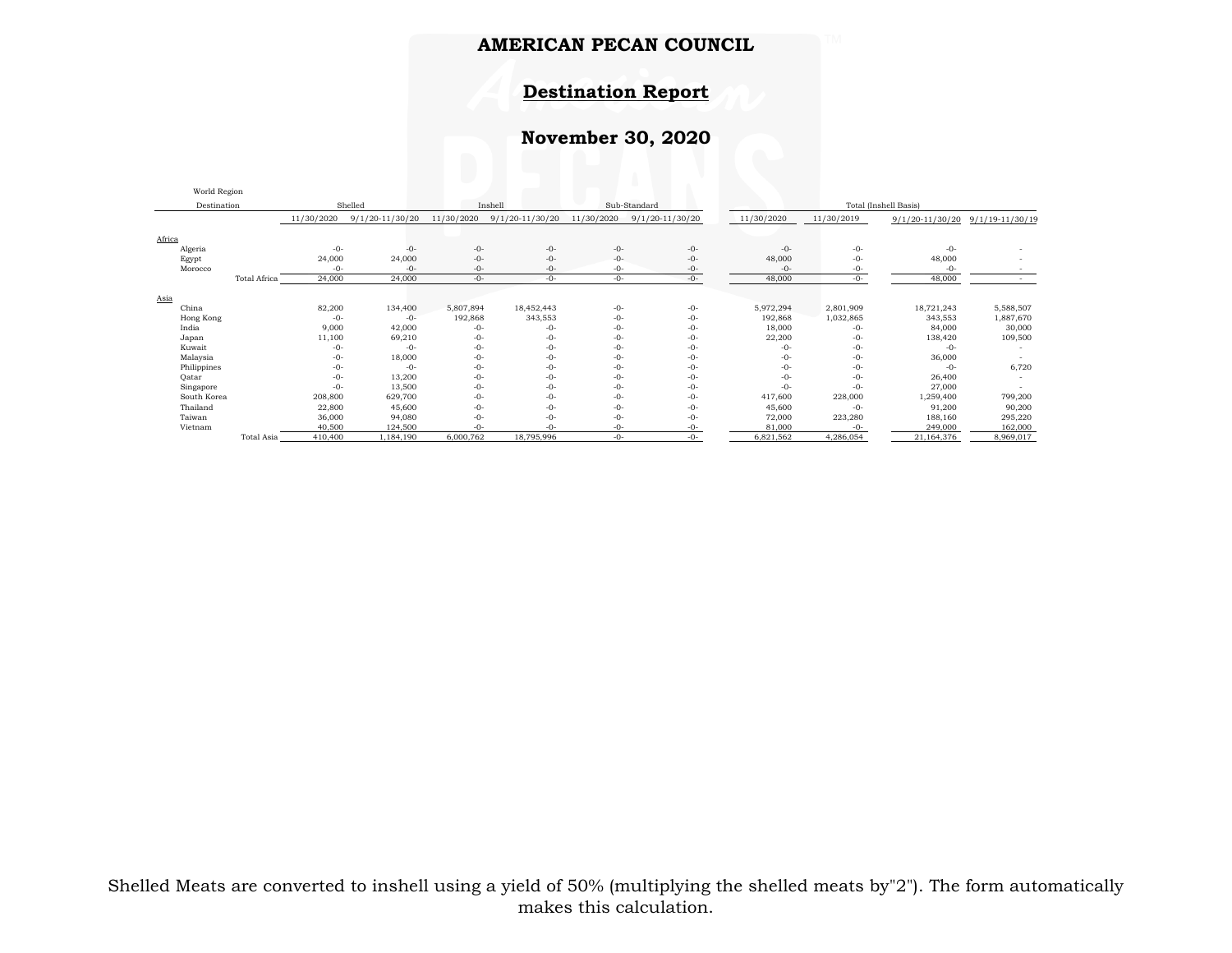## **Destination Report**

# **November 30, 2020**

| World Region                |            |                     |            |                     |            |                     |                       |                       |                     |                     |  |  |
|-----------------------------|------------|---------------------|------------|---------------------|------------|---------------------|-----------------------|-----------------------|---------------------|---------------------|--|--|
| Destination                 |            | Shelled             |            | Inshell             |            | Sub-Standard        |                       | Total (Inshell Basis) |                     |                     |  |  |
| World Region<br>Destination |            | Shelled             |            | Inshell             |            | Sub-Standard        | Total (Inshell Basis) |                       |                     |                     |  |  |
|                             | 11/30/2020 | $9/1/20 - 11/30/20$ | 11/30/2020 | $9/1/20 - 11/30/20$ | 11/30/2020 | $9/1/20 - 11/30/20$ | 11/30/2020            | 11/30/2019            | $9/1/20 - 11/30/20$ | $9/1/19 - 11/30/19$ |  |  |
| Australia/Oceania           |            |                     |            |                     |            |                     |                       |                       |                     |                     |  |  |
| Australia                   | -0-        | $-0-$               | $-0-$      | $-0-$               | $-0-$      | -0-                 | $-0-$                 | -0-                   | -0-                 |                     |  |  |
| Total Australia             | $-()$ -    | $-0-$               | $-()$ -    | $-0-$               | $-()$ -    | $-0-$               | $-()$ -               | $-()$ -               | $-()$ -             |                     |  |  |
| Europe                      |            |                     |            |                     |            |                     |                       |                       |                     |                     |  |  |
| Austria                     | $-0-$      | 24,000              | $-0-$      | $-0-$               | -0-        | $-0-$               | $-0-$                 | $-0-$                 | 48,000              |                     |  |  |
| Belgium                     | 40,500     | 93,900              | $-0-$      | $-0-$               | $-0-$      | $-0-$               | 81,000                | $-0-$                 | 187,800             | 142,200             |  |  |
| Czech Republic              | 4,410      | 4,410               | $-0-$      | $-0-$               | $-0-$      | $-0-$               | 8,820                 | $-0-$                 | 8,820               | 10,800              |  |  |
| Denmark                     | 33,600     | 98,400              | $-0-$      | $-0-$               | $-0-$      | $-0-$               | 67,200                | 158,400               | 196,800             | 550,560             |  |  |
| France                      | 254,550    | 461,970             | $-0-$      | $-0-$               | $-0-$      | $-0-$               | 509,100               | 301,800               | 923,940             | 936,180             |  |  |
| Germany                     | 74,670     | 402,990             | $-0-$      | $-0-$               | $-0-$      | $-0-$               | 149,340               | 675,900               | 805,980             | 1,627,620           |  |  |
| Greece                      | 24,000     | 24,690              | $-0-$      | $-0-$               | $-0-$      | $-0-$               | 48,000                | $-0-$                 | 49,380              |                     |  |  |
| Ireland                     | $-0-$      | 22,650              | $-0-$      | $-0-$               | $-0-$      | $-0-$               | $-0-$                 | $-0-$                 | 45,300              |                     |  |  |
| Italy                       | $-0-$      | 42,000              | $-0-$      | $-0-$               | $-0-$      | $-0-$               | $-0-$                 | 81,000                | 84,000              | 162,000             |  |  |
| Latvia                      | 4,500      | 4,500               | $-0-$      | $-0-$               | $-0-$      | $-0-$               | 9,000                 | $-0-$                 | 9,000               | 2,880               |  |  |
| Lithuania                   | 42,000     | 168,000             | $-0-$      | $-0-$               | $-0-$      | $-0-$               | 84,000                | 7,200                 | 336,000             | 88,200              |  |  |
| Netherlands                 | 207,510    | 975,540             | $-0-$      | $-0-$               | $-0-$      | $-0-$               | 415,020               | 304,980               | 1,951,080           | 1,532,220           |  |  |
| Norway                      | $-0-$      | 22,800              | $-0-$      | $-0-$               | $-0-$      | $-0-$               | $-0-$                 | $-0-$                 | 45,600              |                     |  |  |
| Poland                      | $-0-$      | $-0-$               | $-0-$      | $-0-$               | $-0-$      | $-0-$               | $-0-$                 | $-0-$                 | $-0-$               |                     |  |  |
| Portugal                    | $-0-$      | $-0-$               | $-0-$      | $-0-$               | $-0-$      | $-0-$               | $-0-$                 | $-0-$                 | $-0-$               |                     |  |  |
| Russia                      | $-0-$      | $-0-$               | $-0-$      | $-0-$               | $-0-$      | $-0-$               | $-0-$                 | $-0-$                 | $-0-$               |                     |  |  |
| Slovenia                    | 4,500      | 8,100               | $-0-$      | $-0-$               | $-0-$      | $-0-$               | 9,000                 | $-0-$                 | 16,200              | 7,200               |  |  |
| Spain                       | 62,670     | 87,420              | $-0-$      | $-0-$               | $-0-$      | $-0-$               | 125,340               | 112,020               | 174,840             | 234,960             |  |  |
| Sweden                      | 27,000     | 135,480             | $-0-$      | $-0-$               | $-0-$      | $-0-$               | 54,000                | 24,120                | 270,960             | 141,300             |  |  |
| Switzerland                 | $-0-$      | 191,820             | $-0-$      | $-()$ -             | $-()$ -    | $-()$ -             | $-0-$                 | $-0-$                 | 383,640             | 353,520             |  |  |
| United Kingdom              | 359,400    | 957,750             | $-0-$      | $-0-$               | $-0-$      | -0-                 | 718,800               | 308,940               | 1,915,500           | 1,217,340           |  |  |
| <b>Total Europe</b>         | 1,139,310  | 3,726,420           | $-()$ -    | $-0-$               | $-()$ -    | $-0-$               | 2,278,620             | 1,974,360             | 7,452,840           | 7,006,980           |  |  |